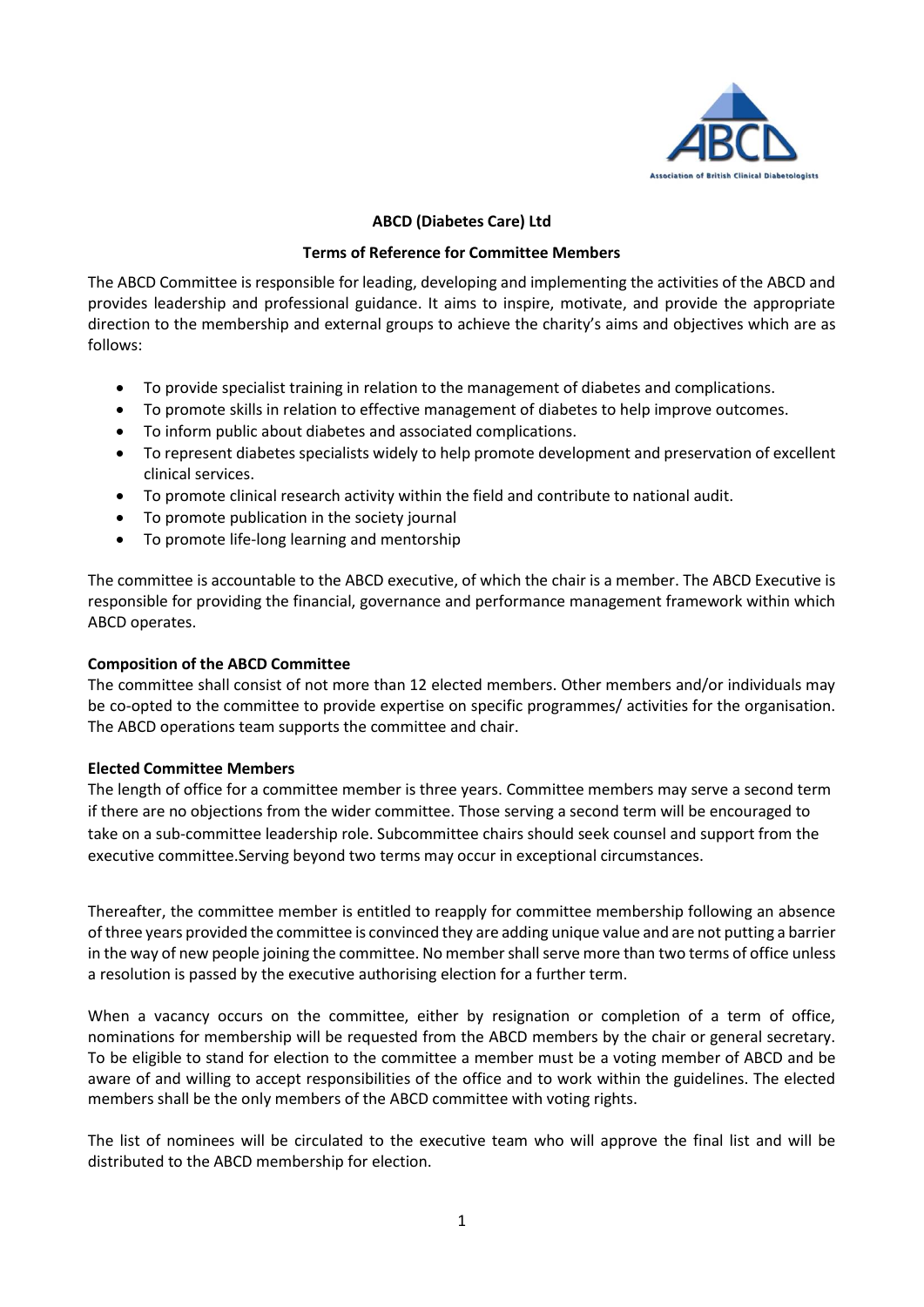

if the number of nominees corresponds to the number and nature of the committee vacancies then those nominees will be elected automatically to the committee without recourse to a vote. If the number of nominees exceeds the number of places available, members will be invited to vote for as many candidates as they wish up to a maximum corresponding to the number of available vacancies. No voting preference will be required. Votes not received by the closing date, will be invalid. The appropriate number of nominees with the highest votes cast will be elected to the available places on the committee.

# **Co-opted Committee Members:**

The committee shall have the power to co-opt additional members as it sees fit to give support and advice on a specific area of activity for the duration of their role, for example a member may be co-opted to provide advice and information on collaborative programmes with other societies. The appointment of co-opted members ceases as soon as activity is completed of their role in the activity concludes.

## **Committee Responsibilities and Expectations**

The committee, supported by the chair, shall be responsible for:

- Formulating recommendations for the trustees on the strategic direction of ABCD and its short, medium, and long-term business plans.
- Securing the funding and other resources required to deliver the agreed strategic direction and business plans.
- Communicating the Charity's vision and plans to the membership and external stakeholders.
- Implementing the approved annual business plan, reporting progress and any deviations to the executive.
- Identifying and responding to business opportunities as they arise, seeking approval from trustees for any activity outside the agreed business plan.
- Determining and making recommendations on the ABCD membership schemes, fees, and packages of benefits to the trustees
- Contributing on behalf of the ABCD membership to the aims/scope, editorial policies/ strategies, and annual business plan.

All committee members are expected to:

- Adhere to the Code of Conduct, Conflict of Interest and Equality and Diversity policies.
- Attend at least three out of every four committee meetings and make a significant contribution to these meetings.
- Attend the ABCD's annual conference.
- Have active engagement with the executive team.
- Support the work of sub-committees and the chairs of the sub committees where appropriate.
- Behave as a local champion to promote activity and membership of the Association.

### **Removal of Committee Members**

Any member of the committee shall cease to hold office if they:

- Ceases to be a member of ABCD.
- Becomes incapable by reason of mental disorder, alcohol, illness, or injury of managing and administering their own affairs.
- Resigns their office by notice to the Chair, or in the case of the Chair by notice to the executive team.
- Fails attend at least three out of every four committee meetings without the permission of the committee and the committee resolve that their office be vacated.